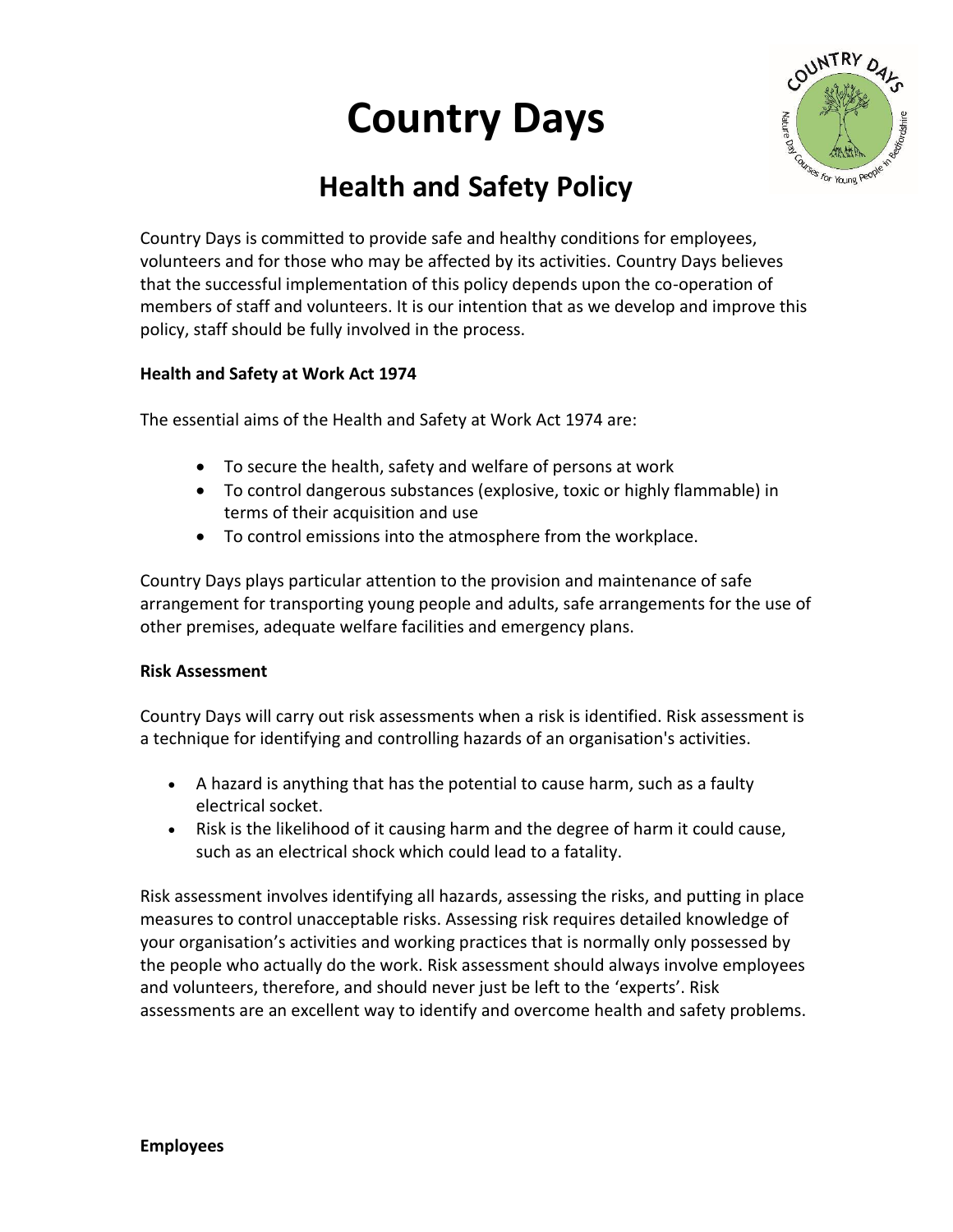All employees carry a legal obligation to take reasonable care for their own health and safety and for that of others and to co-operate with their employer with respect to health and safety matters In addition employees have a responsibility to:

- Report any significant hazard or malfunction (eg damaged trip hazards) to their supervisor.
- Conform to all instructions, written or verbal given to promote personal safety and the safety of others.
- Be sensibly and safely dressed for their particular task, location and conditions and to use appropriately and effectively all safety equipment and any other safety equipment that may be provided.
- Avoid improvisation in any form which could create unnecessary risks to health and safety (eg climbing on a chair to reach heights)
- Not bring into the workplace without the appropriate authority any tool, substance or piece of equipment of their own which is potentially hazardous to the health and safety of themselves or others.
- Report to their supervisor all accidents, whether injury was sustained or not, including any incidents of violence and aggression.
- Attend and participate in training as required.
- Be aware of the emergency evacuation procedures, positions of fire alarms, equipment and exits.

All staff and volunteers have individual responsibility for ensuring their personal health & safety and that of others that may be affected by their acts i.e. other workers, volunteers or clients. Situations and instances, which reasonably present risk to health and safety, should be reported to the appropriate member of staff and the coordinator

## **Health, Safety and Welfare**

All employers should provide adequate supervision

Employees must be given training and information to give them sufficient skills and knowledge to carry out their work safely

Country Days needs to ensure that their volunteers can work in a risk-free and safe environment.

The safety of young people is of paramount importance. In order to ensure the safety of both children and adults, Country Days will follow the below pieces of advice:

- All children are supervised by staff at all times and will always be within sight of a staff member.
- All adults are aware of the system(s) in operation for the arrival and departure of young people.
- Children may only leave the group with an authorised adult.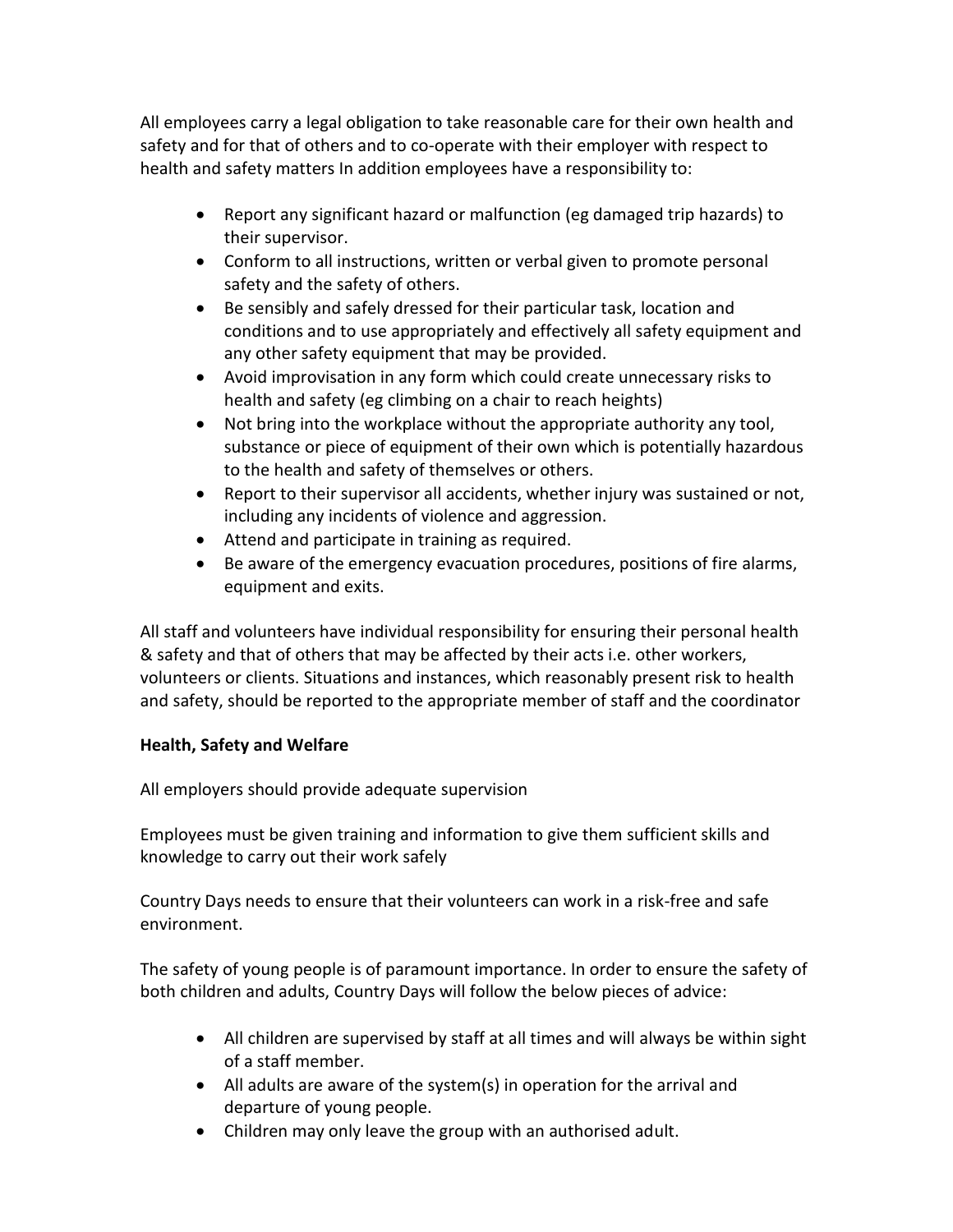- Equipment is regularly checked and dangerous items repaired/discarded.
- All dangerous materials, including medicines and cleaning materials and stored out of the way of children.
- A register of both adults and children is completed on arrival so that a complete record of all those present is available in an emergency.
- Country days operates a no smoking policy.
- Equipment offered to children is developmentally appropriate, recognising that materials suitable for older children may pose a risk to those who are younger / less mature. The relevant staff will do a risk assessment for the activity they are teaching.

# **Accident Reporting**

The following Regulations require employers to record all accidents and report certain categories of injury, disease or dangerous occurrences:

- 1. Health and Safety (First Aid) Regulations 1981
- 2. Reporting of Injuries, Diseases and Dangerous Occurrences Regulations 1995 (RIDDOR)

It shall be the responsibility of the coordinator to ensure that the following procedures for reporting and investigation of all accidents are implemented, and that all volunteers are aware of these procedures:

- All accidents are recorded in the Accident Book; a copy of the Accident Book is kept in a safe locked area.
- All accidents will be investigated by the coordinator and a note of the investigation will be made.
- Corrective action is taken to prevent a reoccurrence.
- Report forms and full details of reportable accidents and incidents are kept and maintained.

## **First Aid**

Country days has a duty under law to make a first aid assessment.

There must be at least one first aid box and a notice displayed in the workplace that tells staff:

- the location of the first aid box
- who is the first aider or appointed person (see below)
- where the first aider or appointed person can be found.

An appointed person is someone who has basic first aid knowledge, and is available whenever people are at work. They can take charge in an emergency and are responsible for calling the emergency services.